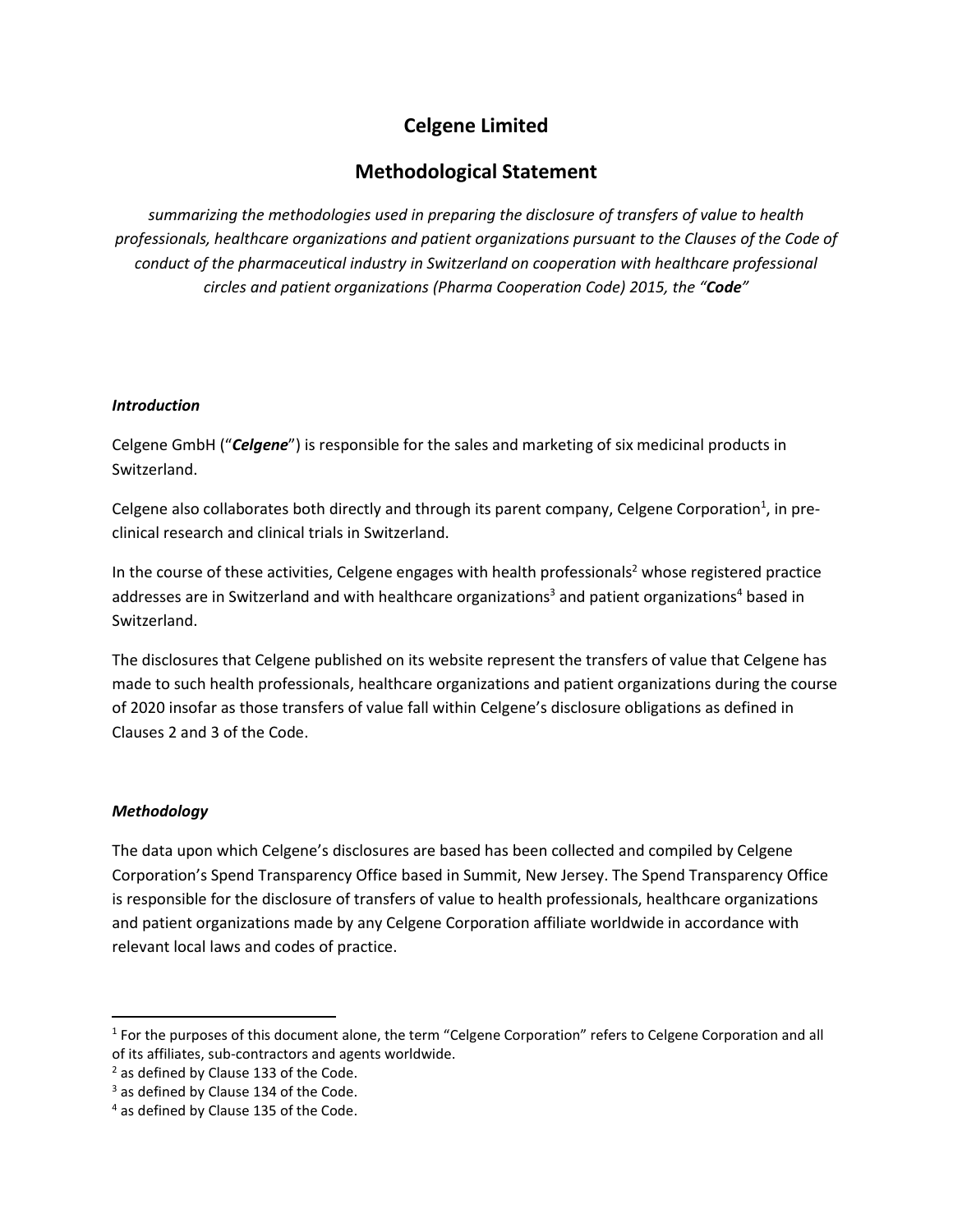In order to prepare for compliance with Clause 2 and 3 of the Code, the Spend Transparency Office first identified all of the possible sources of information within the Celgene Corporation finance system and held by third party vendors that could identify any and all payments made by Celgene. Using information supplied by IMS Health, verified and supplemented by various commercial operations resources within Celgene and Celgene Corporation, publically available information and information from third party vendors, the Spend Transparency Office narrowed down the list of payees to those that fell within the definitions of health professional, healthcare organisation and patient organizations, as set out in Clause 13 of the Code. Celgene used the IMS OneKey Code as a unique identifier of any given health professional.

On the basis of these data Celgene has used its best endeavours to disclose on its website all direct and indirect transfers of value made between 1 January 2020 and 31 December 2020 inclusive that fall within its disclosure obligations as set out in Clause 2 and 3 of the Code, applying the relevant definitions contained therein. Celgene undertakes to publish promptly on its website any corrections or additions that may be required as a result of knowledge acquired after the date the disclosures are submitted.

## *Third parties*

Celgene has included in its contractual templates, on the basis of which it contracts with all third parties, a binding clause requiring the third party to notify to Celgene all transfers of value made to health professionals, healthcare organizations and patient organizations. Celgene has used its best endeavours to include all such transfers of value so notified within the scope of its disclosures on the website.

#### *Distributors*

Celgene does not market its products through distributors in Switzerland.

#### *Cross border transactions*

Celgene Spend Transparency Office has worked with all of Celgene's functions and affiliates worldwide to capture data relating to transfers of value made by them to health professionals with their practice address in Switzerland and healthcare organizations and patient organizations based in Switzerland. Celgene has used its best endeavours to include all such transfers of value within its disclosures on the website.

#### *Consent*

Celgene has used its best endeavours to seek consent from all health professionals to disclosure on an individual basis, naming the recipient and identifying the value of the transfer. To this end, Celgene has incorporated a binding clause to this effect in its contractual templates on the basis of which, pursuant to Celgene's relevant policies, all such engagements should proceed.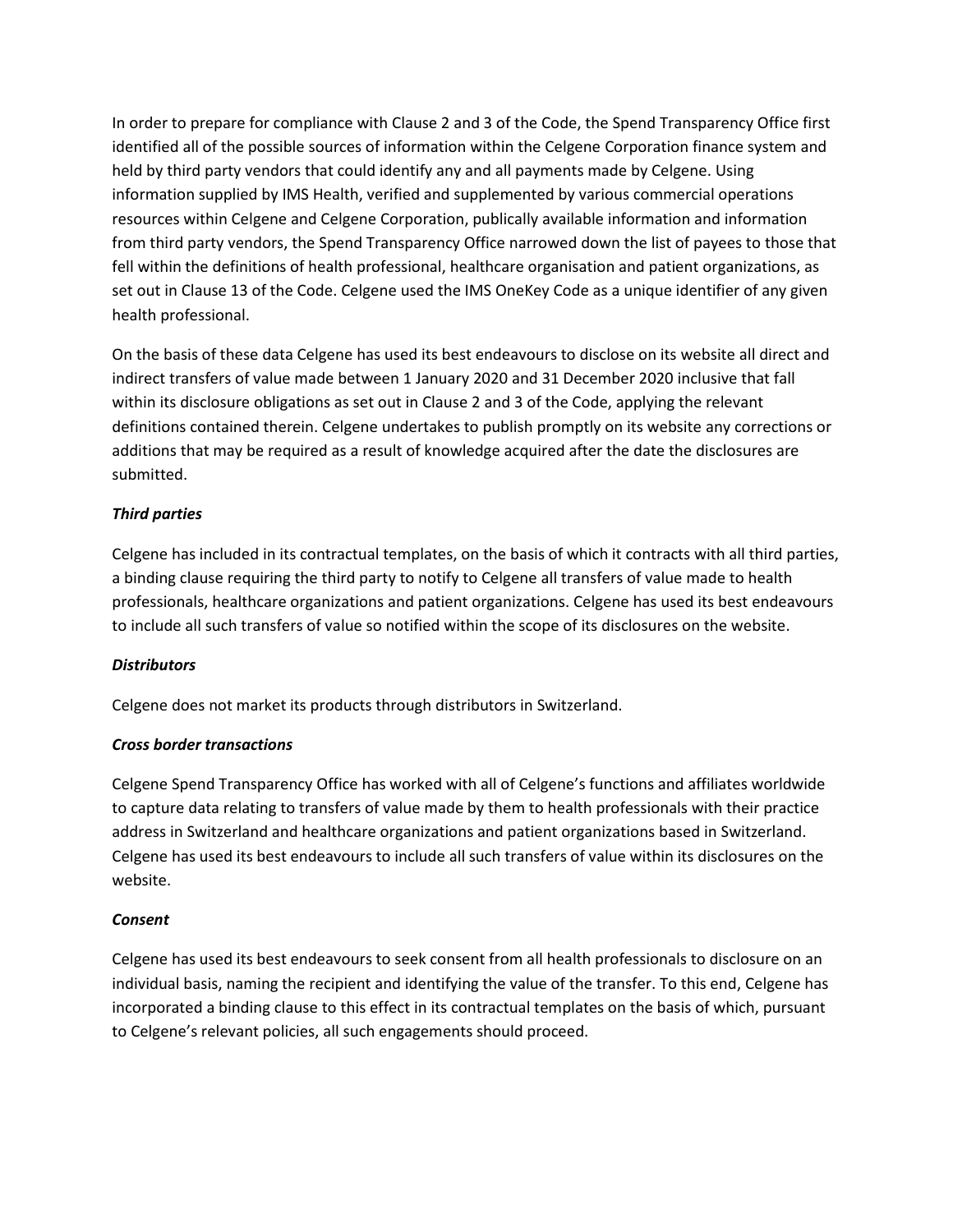In circumstances where a health professional declines to give, or subsequently withdraws, consent to one or more transfers of value in the course of the 2020 reporting year, Celgene has disclosed all transfers of value made to that health professional in aggregate.

#### *Disclosure in aggregate*

Where the recipients of transfers of value cannot be disclosed for legal reasons, including where a health professional has declined to give consent to disclosure on an individual basis, Celgene has disclosed those transfers of value on an aggregate basis.

Celgene has also disclosed on an aggregate basis transfers of value falling within the definition of *"Research and Development Transfers of Value"* pursuant to Clause 138 and 275.3 of the Code.

#### *Currency*

Celgene has made its disclosures in Swiss Francs, using a published monthly average exchange rate with Swiss Francs for those payments made in any other currency.

#### *Tax*

Celgene has made its disclosures relating to direct transfers of value exclusive of all applicable taxes*.* It is possible, however, that some indirect transfers of value made by third party vendors have been reported to us inclusive of taxes.

#### *Scientific Publications*

Celgene adheres to laws and industry standards for financial transparency reporting. External Authors of scientific publications receive an in-kind transfer of value when Celgene pays a publication agency to provide medical writing and editorial services to the external authors at no cost to them. Celgene will report funding for medical writing and editorial services, and payment of congress and journal fees.

#### *Date methodology*

Celgene has made its disclosures relating to cash payments by reference to the payment date. In circumstances where transfers of value represent benefits in kind Celgene has made its disclosures by reference to the date of the event.

#### *Multi-year contracts*

Celgene has not identified any multi-year contracts that fall within its disclosure obligations for 2020.